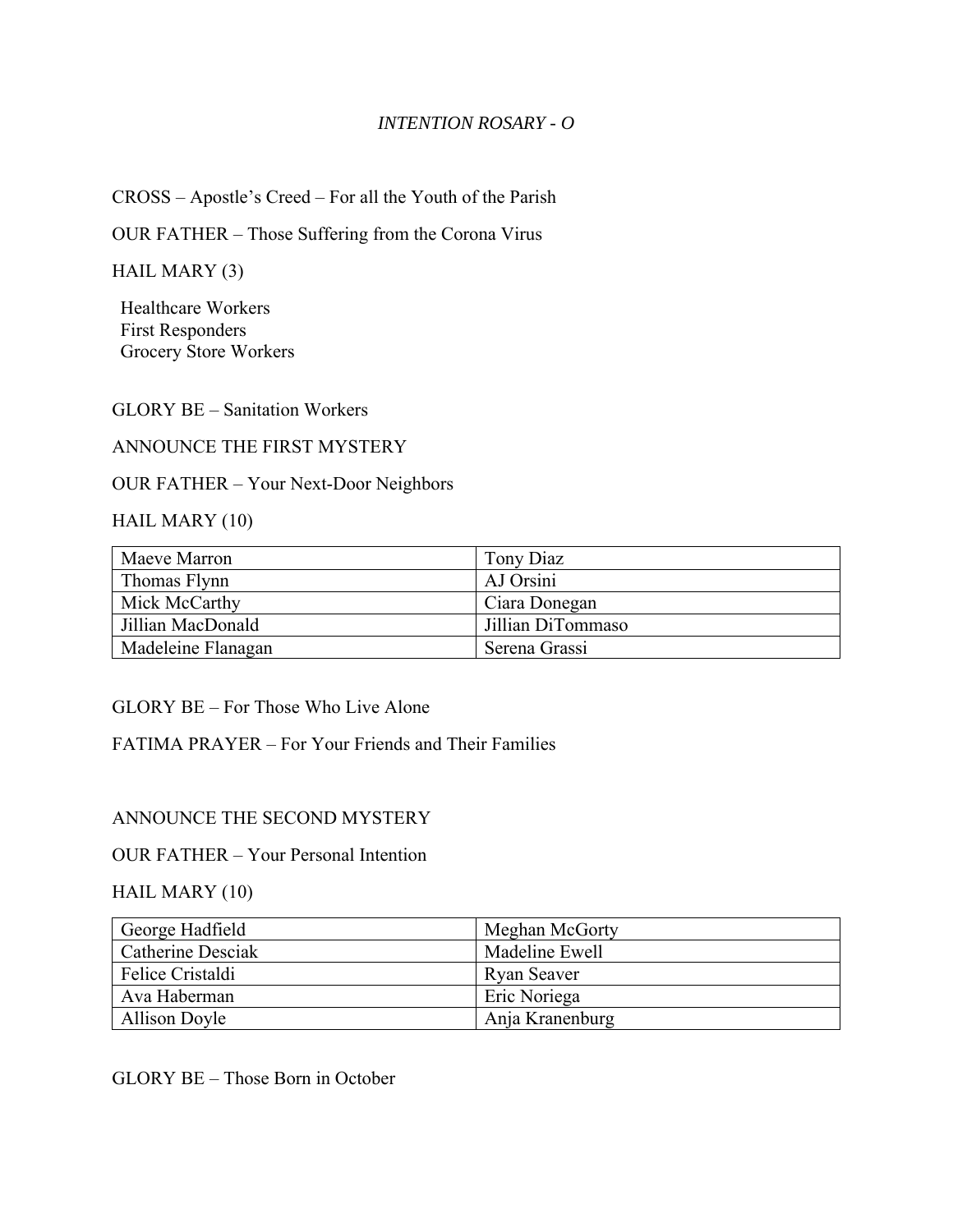## FATIMA PRAYER – For Civil Leaders at All Levels

## ANNOUNCE THE THIRD MYSTERY

# OUR FATHER – The People of New Zealand

## HAIL MARY (10)

| Angela Kallina         | Brendan Sullivan    |
|------------------------|---------------------|
| <b>Emily Delmonaco</b> | Maria Douaihy       |
| Lauren Welsh           | Aidan Holt          |
| Liam Martin            | Rafael Velasquez    |
| Dana Gomes             | <b>Ashley Gever</b> |

#### GLORY BE – For Your Family

## FATIMA PRAYER – The Hungry

### ANNOUNCE THE FOURTH MYSTERY

#### OUR FATHER – The People of Angola

## HAIL MARY (10)

| Luke Trevisan     | James Ellinghaus       |
|-------------------|------------------------|
| Sofia Kornemann   | Nola Sheehan           |
| Helena Wackerman  | Jaimie Douaihy         |
| Katherine Gazzini | Natalie Jackson        |
| Katie Hughes      | <b>Matthew Gluckow</b> |

GLORY BE – All the Teenagers in the Town in which you Live

FATIMA PRAYER – The Family Members of Healthcare Workers

### ANNOUNCE THE FIFTH MYSTERY

OUR FATHER – Students, Teachers and Staff of all New Jersey High Schools

### HAIL MARY (10)

| Alexander Soto       | Gabby Harris      |
|----------------------|-------------------|
| Mac Dolan            | Joseph Kelly      |
| John Dunphey         | Natalie Francesco |
| Caeley Feeney        | Garrett Hultman   |
| <b>Faith Gardner</b> | James Miller      |